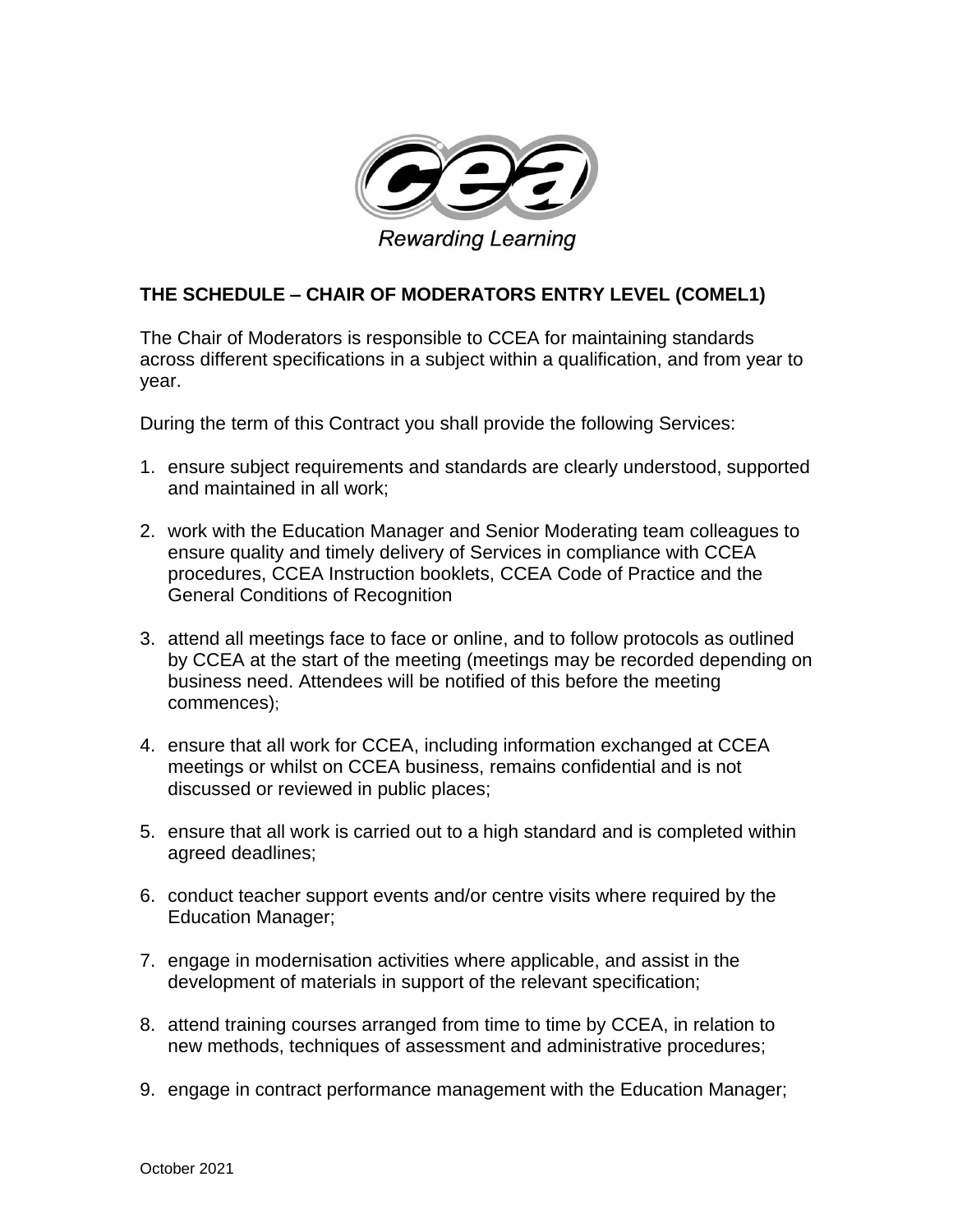- 10.support CCEA as directed with its strategic modernisation programme for examinations and assessments. This can include but is not limited to: reviewing and testing new technologies and processes, participating in pilot projects and providing detailed feedback to improve learning and development;
- 11.perform any other services as CCEA may reasonably require to support the delivery of the specification.

**Please note:** If the Chair of Moderators is leading a meeting on CCEA's premises, it is their responsibility, at the beginning of each meeting, to make those members attending aware of fire evacuation procedures.

## **CONFIDENTIALITY AND PROFESSIONAL INTEGRITY**

Please note that all examiners who are contracted to provide services for CCEA are required to maintain the confidentiality of their work for CCEA as described in Condition G4 of the General Conditions of Recognition. The General Conditions of Recognition state that:

- *G4.1 Where confidentiality in –*
- *(a) the contents of assessment materials, or*
- *(b) information about the assessment,*

*is required in order to ensure that a qualification which an awarding organisation makes available, or proposes to make available, reflects an accurate measure of attainment, the awarding organisation must take all reasonable steps to ensure that such confidentiality is maintained.* 

*G4.2 In particular, an awarding organisation must take all reasonable steps to ensure that such confidentiality is maintained where it (or any person connected to it) provides training or training materials in relation to a qualification.* 

*G4.3 An awarding organisation must take all reasonable steps to ensure that no person connected to it, or previously connected to it, offers to disclose information about any assessment or the content of any assessment materials where that information is (or is said or implied to be) confidential.* 

*G4.4 Where any breach of such confidentiality (including through the loss or theft of assessment materials) is either suspected by an awarding organisation or alleged by any other person, the awarding organisation must investigate that breach.*

## **<https://ccea.org.uk/document/620> (Section G p53)**

Any behaviour which threatens the confidentiality of the assessment materials will be regarded as a serious breach of contract and may lead to the contract